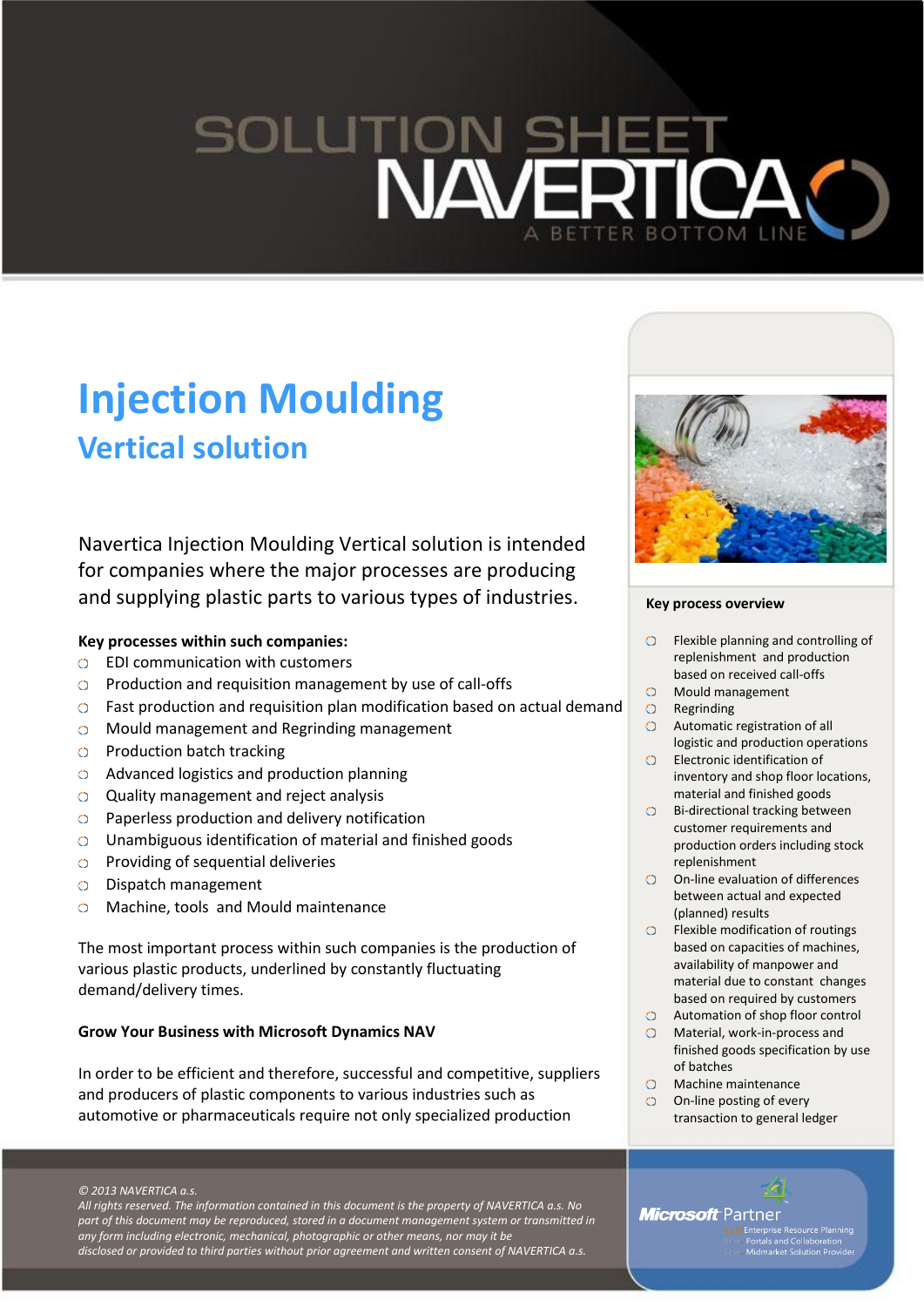machinery but also software technology, which may be leveraged to support all imaginable agile business processes. Microsoft Dynamics NAV with the Vertical Solution Navertica Injection Moulding forms the cornerstone of such a strategy.

Microsoft Dynamics NAV is an integrated system used for the complex management of companies. With the application of the correct methodology, such a system can be implemented quickly and effectively. Microsoft Dynamics NAV is simple and intuitive, users can easily learn all its necessary principles.

Microsoft Dynamics NAV gives your business an attractively priced way to adapt and respond to customer requirements and changes. Microsoft Dynamics NAV connects all employees, information and processes across your organization.

# **Key functionalities of the Vertical Solution Navertica Injection Moulding**

Use of the vertical solution Navertica Injection Moulding extends the scope of standard MS Dynamics NAV production functions. The main extension lies in purchase and production planning based on received call-offs, which are continuously created from EDI requirements. Use of EDI tools significantly decrease the complexity and error rates related to the processing of customer requirements. Call – offs allow the operative replenishment of required products and related components that company can dispatch required quantities in expected times. Decrease of production lead times and high flexibility within production and purchase change management is supported by tools for the analysis of resource capacities and current statuses of moulds (strokes, mould maintenance planning) and fast setup (bulges, multiplicity). A high degree of quality is ensured by the analysis of internal and external rejects including material consumption, used machine times and tracking of hours, where results are represented in numeric as well as graphical mode.



# **Microsoft Dynamics NAV and Vertical Solution Navertica Injection Moulding**

- $\circ$ Financial Management
- Purchase and Sales  $\Omega$
- Inventory Management  $\circ$
- Mould Management  $\circ$
- Manufacturing  $\circ$
- Maintenance Management  $\circ$
- Quality Management  $\circ$
- Despatch management  $\Omega$
- Loads and Sub-loads  $\circ$
- Call-Offs and EDI  $\circ$
- $\overline{O}$ Costing
- Batch tracking  $\circ$
- $\circ$ Packaging
- Pallet management  $\circ$
- Working Teams  $\circ$
- Graphical order  $\circ$ representation
- $\Omega$ Batch reservation
- $\Omega$ Automation of Shop floor
- Sub-supplier Management  $\circ$
- Alternate machine centres  $\circ$
- Task buffers-reserves  $\circ$
- Machine centres queues  $\circ$
- Work-In-Process  $\Omega$
- $\Omega$ Reject Analysis
- Margin Analysis  $\circ$
- Revenue Analysis  $\circ$
- $\circ$ Cost Analysis
- $\circ$ Work-flow
- $\overline{O}$ Production Dispatching
- $\circ$ JIT
- $\Omega$ ISO 9001
- $\circ$ ISO TS 16949
- OHSAS 18001  $\circ$
- $\Omega$ ISO 14001
- $\circ$ ISO 27001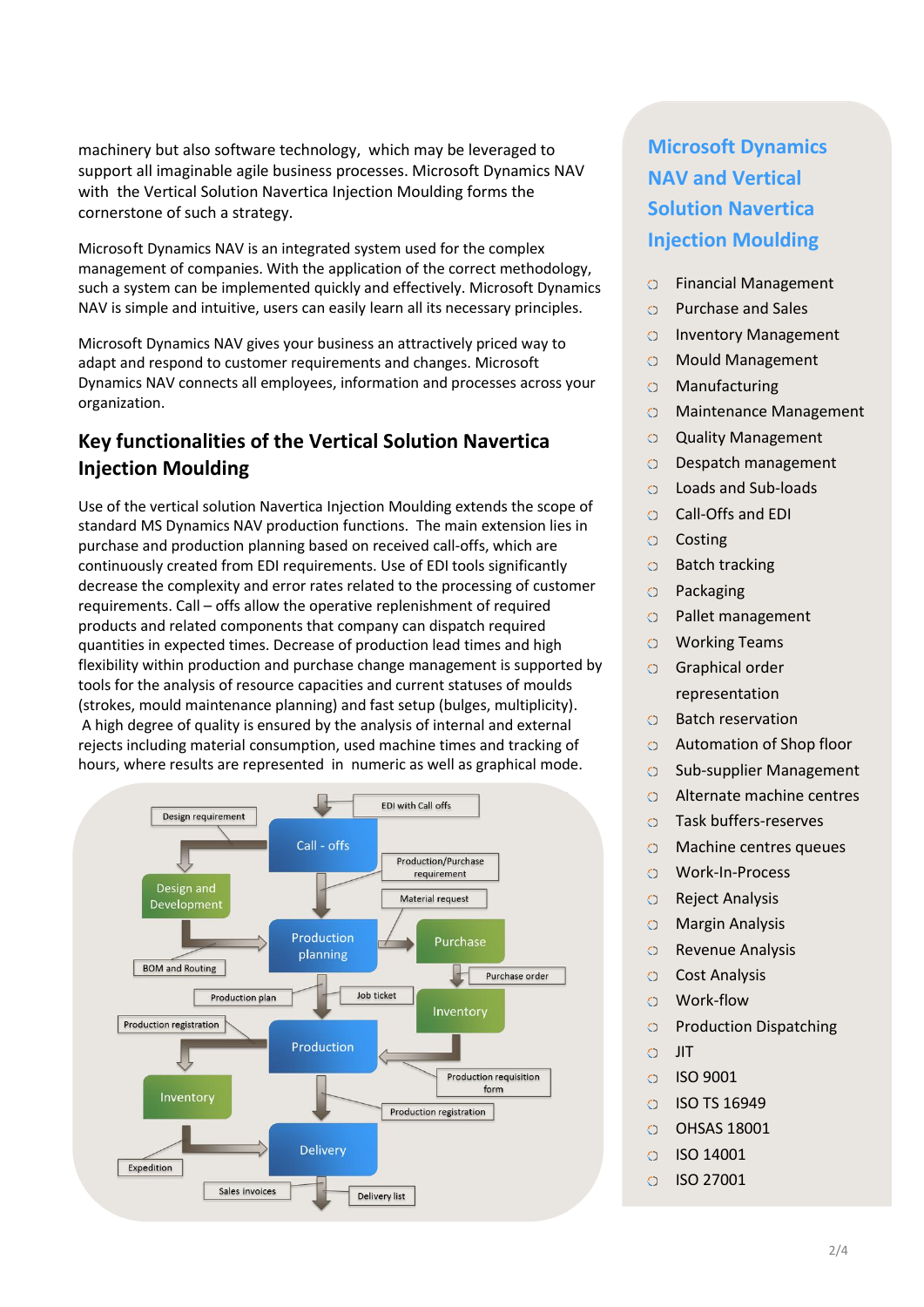Apart from resource planning it is possible to take into consideration planned downtimes for maintenance of machines. With use of the Finite Capacity Planning (FCS) application a graphical representation of chosen orders and related routing operations may be defined and by use of drag-and drop, operations can be moved among alternate working centers if an overload is detected. The FCS application procures adjustment of production lead times based on delivery dates or simulated plan operation adjustments which can be archived for later use.

We are able considerably decrease error rates that result from the manual creation of paper production documents and subsequent manual entry of this data to the ERP system. The

| 11 IBEROFON CZ, a. s. - Microsoft Dynamics NAV - [1063 Cover X44 TACHO - Mould Card]<br>File Edit View Tools Window Help |                                  |                                                         |                              |                                                                                        |                                                  |                       |  |  |  |
|--------------------------------------------------------------------------------------------------------------------------|----------------------------------|---------------------------------------------------------|------------------------------|----------------------------------------------------------------------------------------|--------------------------------------------------|-----------------------|--|--|--|
| $\lambda$ h $\Box$<br>$\mathbf{d}$<br>्ष<br>à.                                                                           | <b>AXP</b>                       |                                                         | <b>印刷参印 : 3 0000 0 包包包</b>   |                                                                                        |                                                  |                       |  |  |  |
|                                                                                                                          |                                  |                                                         |                              |                                                                                        |                                                  |                       |  |  |  |
| General Bulges Technical Parameters Maintenance                                                                          |                                  |                                                         |                              |                                                                                        |                                                  |                       |  |  |  |
| Mould No. 1068                                                                                                           |                                  | $\mathcal{P}$                                           |                              |                                                                                        | Description Cover X44 TACHO                      |                       |  |  |  |
| Partner Type Customer                                                                                                    | $\left[\rule{0pt}{10pt}\right.$  |                                                         |                              | Responsible Person<br>围                                                                |                                                  |                       |  |  |  |
| Customer No. 200001                                                                                                      |                                  | $\blacksquare$<br>Actual Machine Center<br>Project Name |                              |                                                                                        |                                                  |                       |  |  |  |
| Customer Name Continental Automotive                                                                                     |                                  |                                                         |                              |                                                                                        |                                                  |                       |  |  |  |
| Tool No.                                                                                                                 |                                  |                                                         |                              |                                                                                        | Parame Parameter Description                     | Un M                  |  |  |  |
| $ICZ$ , , , , , , , , , , , $\Box$                                                                                       |                                  |                                                         | ₩                            |                                                                                        |                                                  | $0 -$                 |  |  |  |
| Position Code 1C MALÝ                                                                                                    |                                  |                                                         |                              |                                                                                        |                                                  | $\equiv$              |  |  |  |
| Position Description malý regál - 1C                                                                                     |                                  |                                                         |                              |                                                                                        |                                                  | ٠                     |  |  |  |
| Status Ready to Prod.                                                                                                    |                                  |                                                         | $\leftarrow$                 |                                                                                        | ШÞ                                               | P.                    |  |  |  |
|                                                                                                                          |                                  |                                                         | Machine Center               |                                                                                        |                                                  | No. of                |  |  |  |
| No.<br>٠                                                                                                                 | Part No.<br>01144012 A2C53172208 | Variant<br>No.                                          |                              | Machine Center Name                                                                    | Routing No.<br>0114401201                        | Copies<br>$2^{\circ}$ |  |  |  |
| 01144012 A2C53172208                                                                                                     |                                  |                                                         |                              | 8 ENGEL VICTORY 330/120 PO<br>$\overline{2}$<br>19 Arburg 420 C 1300-675<br>0114401201 |                                                  |                       |  |  |  |
|                                                                                                                          | 01145012 A2C53172634             |                                                         |                              |                                                                                        | 8 ENGEL VICTORY 330/120 PO 0114501201/8          | $\frac{1}{2}$         |  |  |  |
|                                                                                                                          |                                  |                                                         |                              |                                                                                        |                                                  | ٠                     |  |  |  |
| $\leftarrow$                                                                                                             |                                  |                                                         | <b>III</b>                   |                                                                                        |                                                  |                       |  |  |  |
|                                                                                                                          |                                  |                                                         |                              |                                                                                        |                                                  |                       |  |  |  |
| Strokes out of permited toler                                                                                            | <b>No</b>                        |                                                         | Percentage of Strokes alread | 19,3                                                                                   | <b>Failure Count.</b><br>$\mathbf{a}/\mathbf{b}$ | o                     |  |  |  |
| <b>Strokes</b>                                                                                                           |                                  |                                                         |                              |                                                                                        |                                                  |                       |  |  |  |
| Maximum Count of Str<br>Start Stroke Count                                                                               | 1000000<br>$\overline{0}$        | Multiplicity,<br>Cycle Time $(s)$ .                     | $\overline{2}$<br>30         |                                                                                        | Multiplicity,                                    | $\overline{2}$        |  |  |  |
| Cycle Count. 1                                                                                                           | 127089                           | To Date, 1                                              | 15.03.11                     |                                                                                        |                                                  |                       |  |  |  |
| Maintenance                                                                                                              |                                  |                                                         |                              |                                                                                        |                                                  |                       |  |  |  |
| StartUp Condition Code . ZDV1 [1]                                                                                        |                                  | Maintenance Order Type.                                 |                              |                                                                                        | Stroke Count till Maint                          | 11135                 |  |  |  |
| Complete Disassembly<br>Po 15 000 zdvizích                                                                               |                                  |                                                         |                              | $\overline{\mathbf{3}}$<br>Max. Stroke Count to<br>16135                               |                                                  |                       |  |  |  |
| Maintenance Time (h)                                                                                                     | 0.00                             | Stroke Tolerance                                        | 5000                         | Complete Disassembly  03.02.11                                                         |                                                  |                       |  |  |  |
| Maintenance                                                                                                              | 0.00                             | Strokes After Mainten                                   | 3865                         |                                                                                        | Last Maintenance Date :<br>03.02.11              |                       |  |  |  |
|                                                                                                                          |                                  | Last Maintenance Cycle .                                | 123224                       |                                                                                        | Last Maintenance Time. .<br>17:49:00             |                       |  |  |  |

correct data related to logistics and production processes is ensured by use of touch screen technology as well as BAR code readers connected directly to the system.

All necessary data is available at any time, so the production manager can survey, by use of dash board control panel, statuses of all production orders and react on the fly to unexpected changes in production order priorities or unexpected rejections.

Production dispatching enables an overview of Work-In-Progress (WIP) not only to production managers but also the sales team and thus they can inform customers of their order statuses and possible changes. Users have a constant overview of dispatch requirements and actual dispatched quantities as well as planning of sub-loads and loads, pallets production and packaging.

High production quality rate and thus low cost related to external and internal reject management is ensured by use of corrective and precaution actions as well as 8D reports creations including reject statistics showing the causes of rejects and their characteristics.

Part of the vertical solution is cost calculation module, which enables production costing and calculation of COGS. This calculation module can be used also for simulation costing of existing or planned products.

|                  |                              | General Progress Responsibility Comment |                           |                                    |                           |                                                |               |                    |    |                          |
|------------------|------------------------------|-----------------------------------------|---------------------------|------------------------------------|---------------------------|------------------------------------------------|---------------|--------------------|----|--------------------------|
|                  |                              | Number. NV040021                        |                           | $\Box$<br>Reject reason in :       |                           | <b>I</b> Input inspection                      |               | Number of receipt. |    | 田                        |
|                  | Item No. $\ldots$ , $\ldots$ |                                         | $03014013$ <sup>[4]</sup> |                                    |                           | <b>O</b> Production                            |               |                    |    |                          |
|                  |                              | Drawing No. 1 582 848 022               |                           |                                    |                           | <b>OI</b> Output inspection                    |               |                    |    |                          |
|                  |                              | Description Gehause                     |                           |                                    |                           | <b>Ollnventory</b>                             |               |                    |    |                          |
|                  | Vendor/Customer              |                                         |                           | $\left( \frac{1}{2} \right)$       |                           | <b>Cli</b> Returned from customer Claim number |               |                    |    | 画                        |
|                  | Partner No Z00002            |                                         |                           | 圃                                  |                           | Remedy 1                                       |               |                    |    |                          |
|                  |                              | Partner Name. Robert Bosch spol.s r.o.  |                           |                                    |                           | Remedy number.                                 |               |                    | 图  |                          |
|                  | Quantity                     |                                         |                           | 7102 KS                            |                           |                                                |               |                    |    |                          |
|                  | Quantity in manipulati       |                                         |                           |                                    |                           |                                                |               |                    |    |                          |
|                  | Create by                    |                                         | $50234$ $+$               |                                    |                           |                                                |               |                    |    |                          |
|                  |                              | Surname(creator) Peráčková              |                           |                                    |                           |                                                |               |                    |    |                          |
|                  | Date of the creation.        | 08.06.04                                |                           |                                    |                           |                                                |               |                    |    |                          |
| Grade            |                              |                                         |                           |                                    |                           |                                                |               |                    |    |                          |
|                  | Total pcs.                   | 7 10 2                                  |                           | 0.00                               | Time for grade $\ldots$ . |                                                |               | 8,00 Graded V      |    |                          |
|                  | Good quality pcs             | 6 0 0 0                                 |                           | 0,00                               | Oty of grading employ     |                                                |               |                    |    | 2 Grade ID KONTROLA      |
|                  | Reject pcs                   | 1 10 2                                  |                           | 0.00                               | Hourly rate for grading . |                                                |               |                    |    | 0.00 Grade Date 22.06.04 |
|                  |                              |                                         |                           |                                    | Cost of grading           |                                                | 0,00          |                    |    |                          |
|                  |                              |                                         |                           |                                    | Quantity of               | Standard task Number of                        |               |                    |    |                          |
| $\bullet\bullet$ | Manipulation unit            | Quantity                                | 0.00                      | Reject quantity good items<br>0.00 | 0.00                      | code                                           | working place |                    | A  |                          |
|                  |                              |                                         |                           |                                    |                           |                                                |               |                    | Ē. |                          |
|                  |                              |                                         |                           |                                    |                           |                                                |               |                    |    |                          |
|                  |                              |                                         |                           |                                    |                           |                                                |               |                    |    |                          |
|                  |                              |                                         |                           |                                    |                           |                                                |               |                    | ٠  |                          |